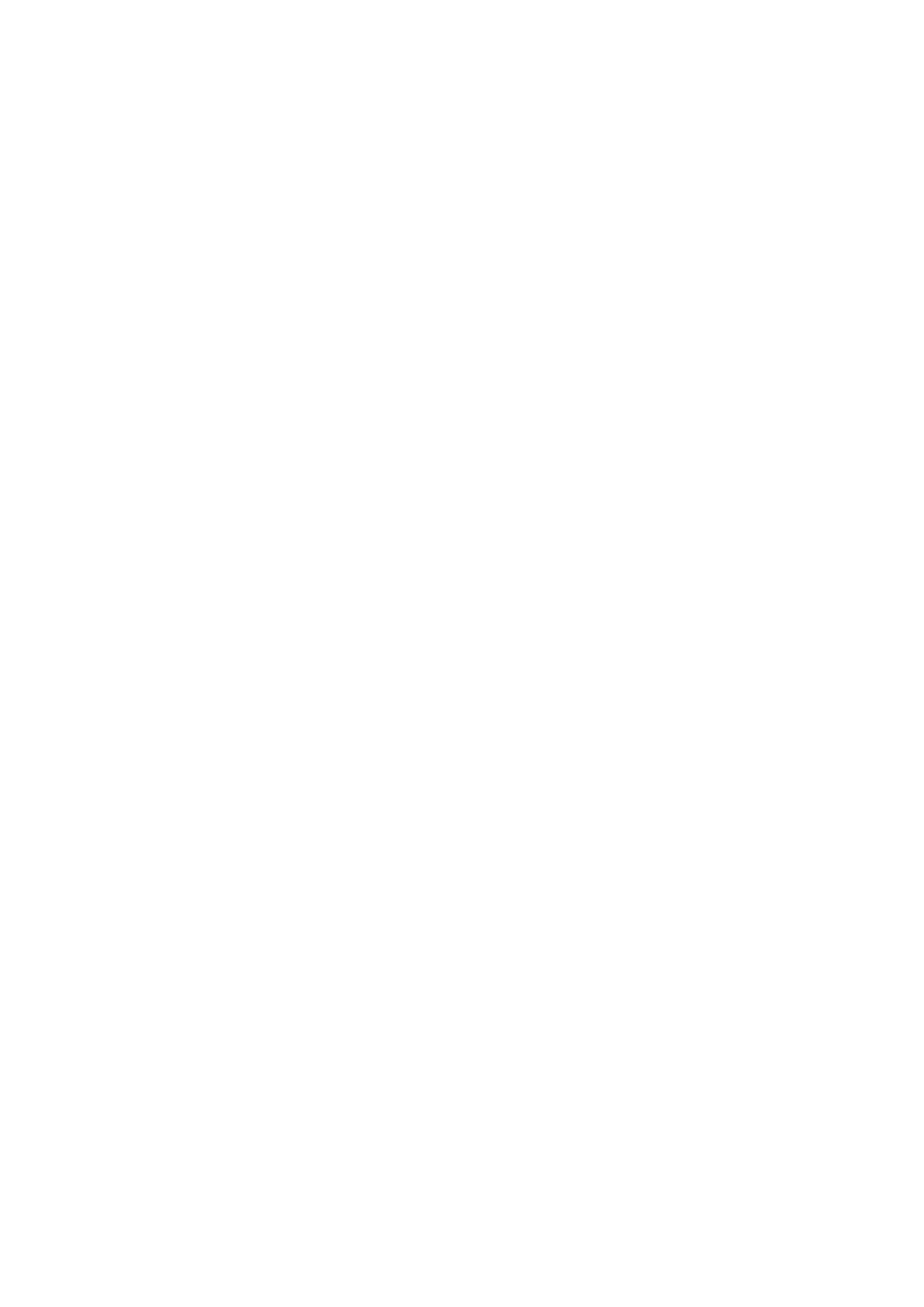# **Animal Welfare (Sentience) Bill [HL]**

## **CONTENTS**

*Animal Sentience Committee*

- [1 Animal Sentience Committee](#page-4-0)
- [2 Reports of the Committee](#page-4-1)
- [3 Response to reports](#page-5-0)

### *Supplementary and general*

- [4 Information](#page-5-1)
- [5 Interpretation](#page-5-2)
- 6 [Extent, commencement and short title](#page-6-0)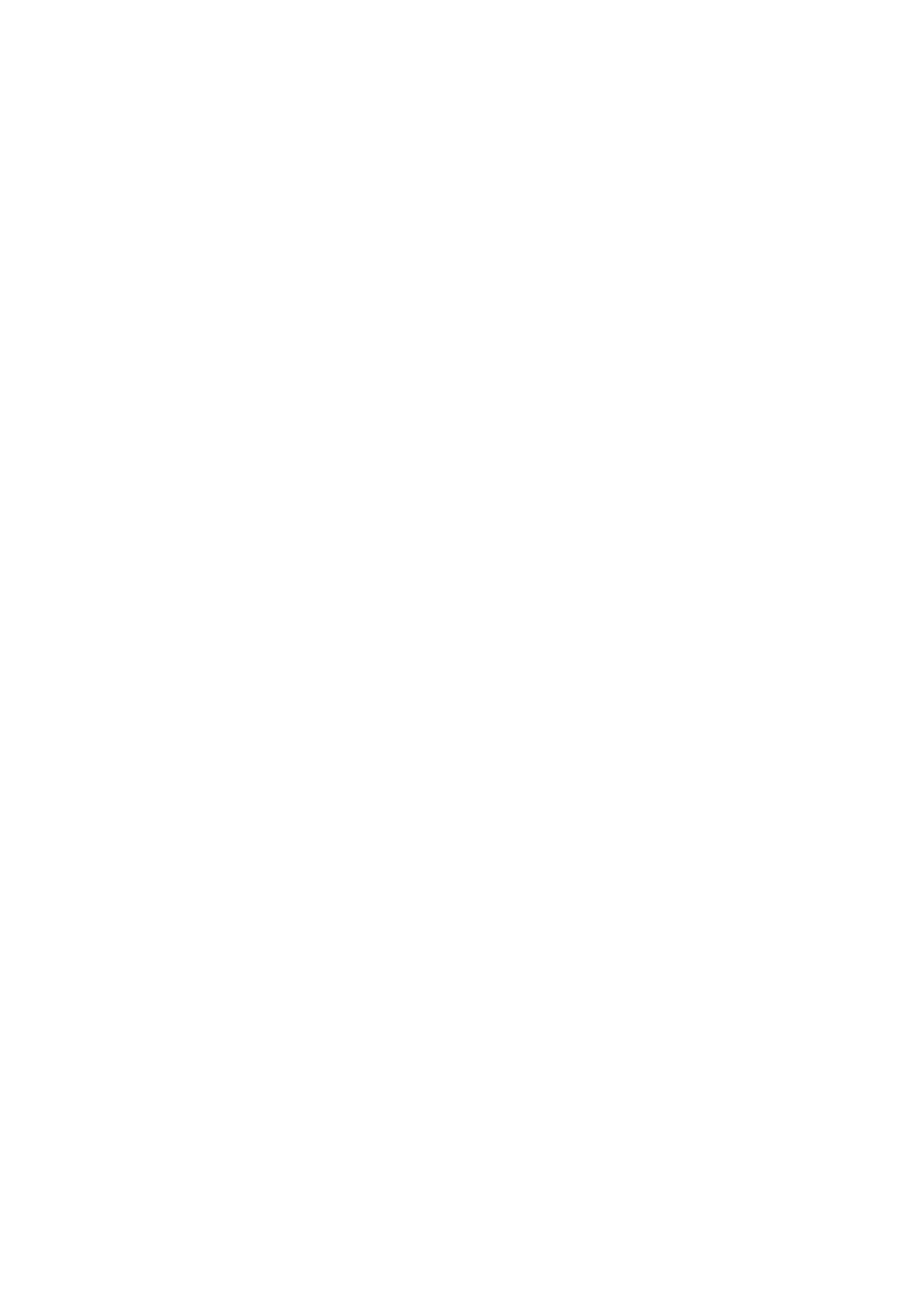# A **BILL** TO

Make provision for an Animal Sentience Committee with functions relating to the effect of government policy on the welfare of animals as sentient beings.

E IT ENACTED by the Queen's most Excellent Majesty, by and with the advice and consent of the Lords Spiritual and Temporal, and Commons, in this present **B** E IT ENACTED by the Queen's most Excellent Majesty, by and with consent of the Lords Spiritual and Temporal, and Commons, Parliament assembled, and by the authority of the same, as follows:  $-$ 

#### *Animal Sentience Committee*

#### <span id="page-4-0"></span>**1 Animal Sentience Committee**

- (1) The Secretary of State must establish and maintain a committee called the Animal Sentience Committee.
- (2) The members of the Committee are to be appointed by the Secretary of State. *5*
- (3) The appointment of a person to the Committee is to be on such terms as the Secretary of State may determine when making the appointment.

#### <span id="page-4-2"></span><span id="page-4-1"></span>**2 Reports of the Committee**

- (1) When any government policy is being or has been formulated or implemented, the Animal Sentience Committee may produce a report containing its views on the question in subsection (2).
- (2) The question is whether, or to what extent, the government is having, or has had, all due regard to the ways in which the policy might have an adverse effect on the welfare of animals as sentient beings.
- (3) The report may also contain recommendations as to the steps the Committee considers the government should take for the purpose in subsection (4). *15*
- (4) The purpose is that of ensuring that, in any further formulation or implementation of the policy, the government has all due regard to the ways in which the policy might have an adverse effect on the welfare of animals as sentient beings.

*20*

*10*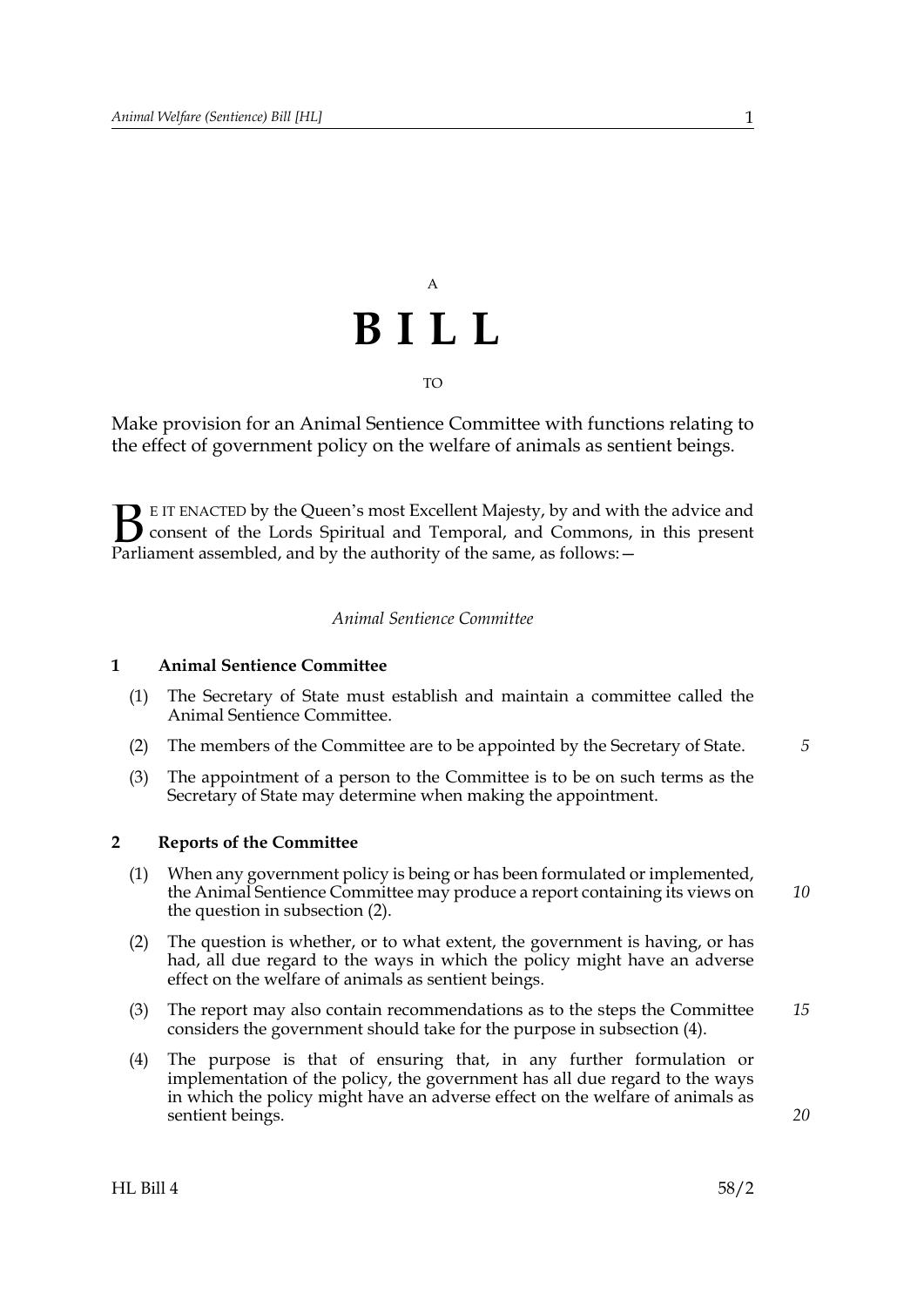- (5) A report under this section must be published in such manner as the Committee thinks appropriate.
- (6) References in this section to government policy are to policy of the government of the United Kingdom, but do not include any policy if, or to the extent that, the policy relates to legislative provision falling within devolved competence.
- (7) For the purposes of subsection (6) legislative provision falls within devolved competence if and to the extent that—
	- (a) the provision would be within the legislative competence of the Scottish Parliament if contained in an Act of that Parliament,
	- (b) the provision would be within the legislative competence of Senedd Cymru if contained in Act of the Senedd (including any provision that could only be made with the consent of a Minister of the Crown), and *10*
	- (c) the provision would be within the legislative competence of the Northern Ireland Assembly if contained in an Act of that Assembly made without the Secretary of State's consent.

<span id="page-5-0"></span>**3 Response to reports**

- (1) Where the Animal Sentience Committee publishes a report under section [2,](#page-4-2) the Secretary of State must lay a response to the report before Parliament within the period specified in subsection (2).
- (2) The period is three months beginning with the day on which the Committee's report is published. *20*

#### *Supplementary and general*

#### <span id="page-5-1"></span>**4 Information**

(1) In Schedule 1 to the Public Records Act 1958 (definition of public records), in Part 1 of the table, in the second column, after the entry relating to Agricultural Wages Committees insert— *25*

"The Animal Sentience Committee."

(2) In Part 6 of Schedule 1 to the Freedom of Information Act 2000 (public authorities to which that Act applies) at the appropriate place insert— "The Animal Sentience Committee."

#### <span id="page-5-2"></span>**5 Interpretation**

- (1) In this Act "animal" means any vertebrate other than *homo sapiens*.
- (2) The Secretary of State may by regulations amend this section so as to bring invertebrates of any description within the meaning of "animal" for the purposes of this Act.
- (3) Regulations under this section must be made by statutory instrument.
- (4) Regulations under this section may not be made unless a draft of the instrument containing them has been laid before, and approved by resolution of, each House of Parliament.
- (5) In this section "vertebrate" and "invertebrate" have the meanings given by section 1(5) of the Animal Welfare Act 2006. *40*

*5*

*15*

*30*

*35*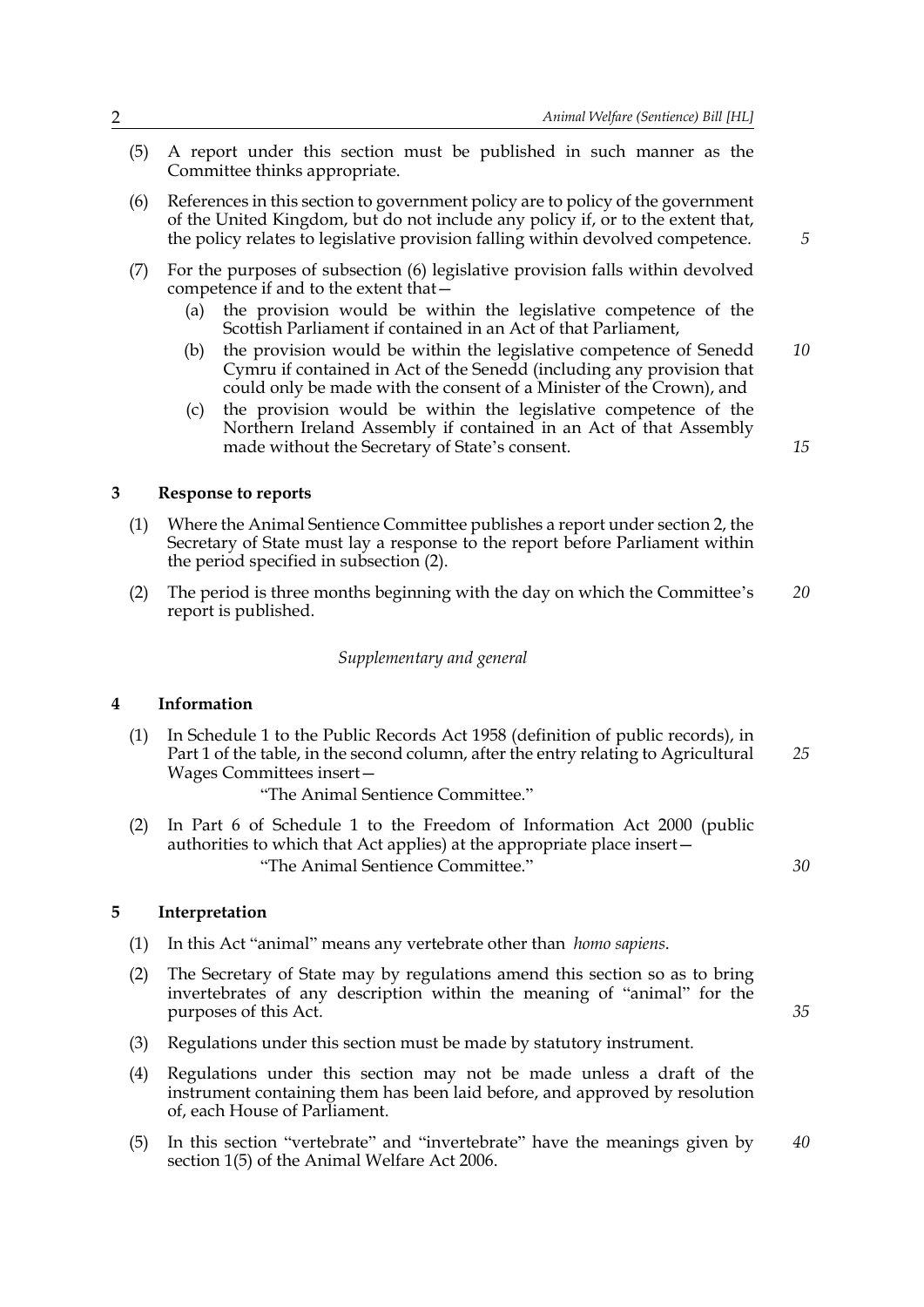#### <span id="page-6-0"></span>**6 Extent, commencement and short title**

- (1) This Act extends to England and Wales, Scotland and Northern Ireland.
- (2) This Act, apart from this section, comes into force on such day or days as the Secretary of State may by regulations made by statutory instrument appoint.
- (3) This section comes into force on the day on which this Act is passed.
- (4) This Act may be cited as the Animal Welfare (Sentience) Act 2021.

*5*